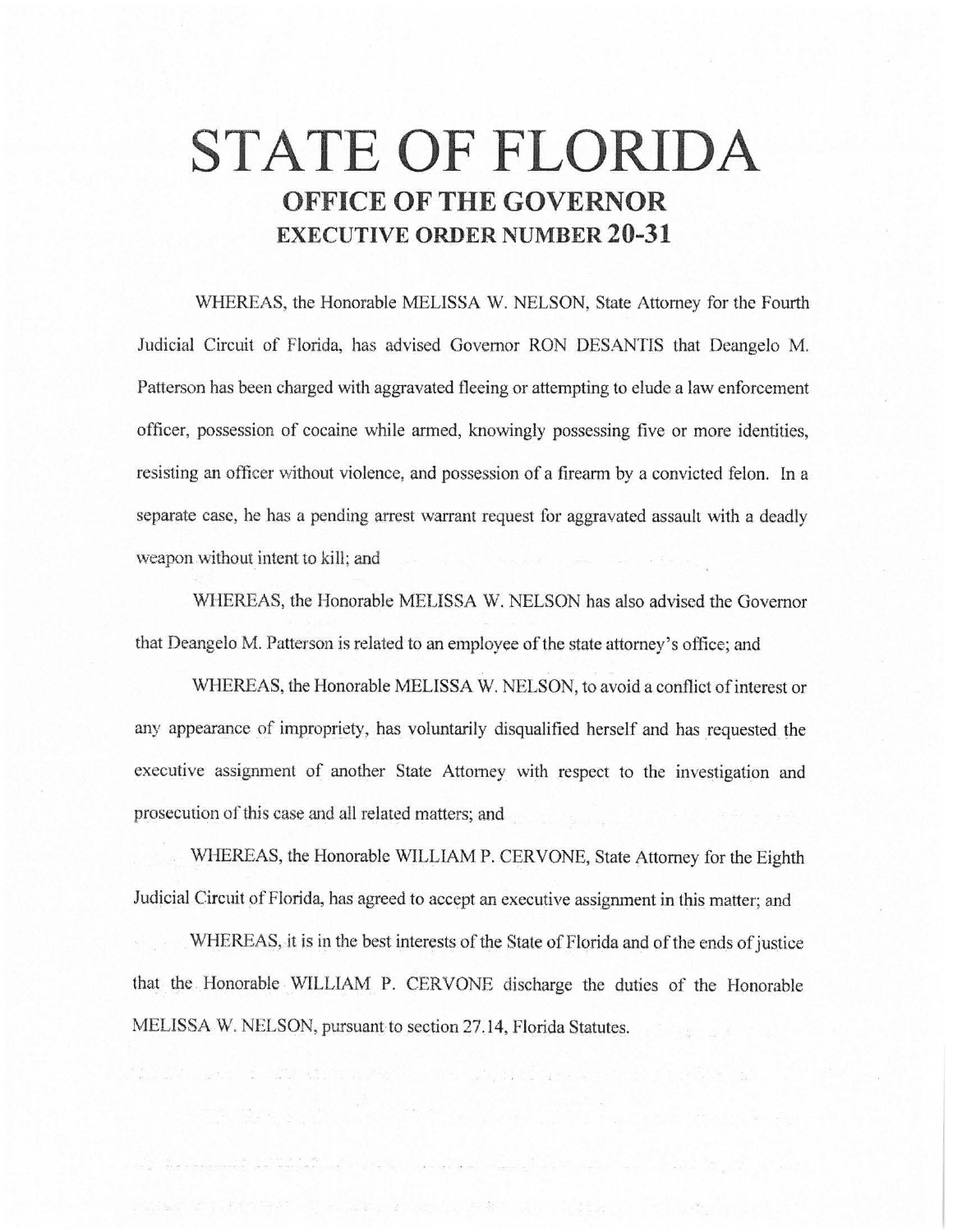NOW, THEREFORE, I, RON DESANTIS, Governor of Florida, in obedience to my solemn constitutional duty to "take care that the laws be faithfully executed," and pursuant to the Constitution and laws of the State of Florida, issue the following Executive Order, effective immediately:

#### Section 1. **Section 1. Section** 1. **Section** 1. **Section** 1. **Section** 1. **Section** 1. **Section** 1. **Section** 1. **Section** 1. **Section** 1. **Section** 1. **Section** 1. **Section** 1. **Section** 1. **Section** 1. **Section** 1. **Se**

The Honorable WILLIAM P. CERVONE, State Attorney for the Eighth Judicial Circuit of Florida, referred to as the "Assigned State Attorney," is assigned to discharge the duties of the Honorable MELISSA W. NELSON, State Attorney for the Fourth Judicial Circuit of Florida, as they relate to the investigation, prosecution, and all matters related to Deangelo M. Patterson.

#### Section 2.

The Assigned State Attorney or one or more Assistant State Attorneys and Investigators, who have been designated by the Assigned State Attorney, shall proceed immediately to the Fourth Judicial Circuit of Florida, and are vested with the authority to perform the duties prescribed herein.

### Section 3.

All residents of the Fourth Judicial Circuit are requested, and all public officials are directed, to cooperate and render whatever assistance is necessary to the Assigned State Attorney, so that justice may be served.

## Section 4.

The period of this Executive Assignment shall be for one (1) year, to and including February 11, 2021.